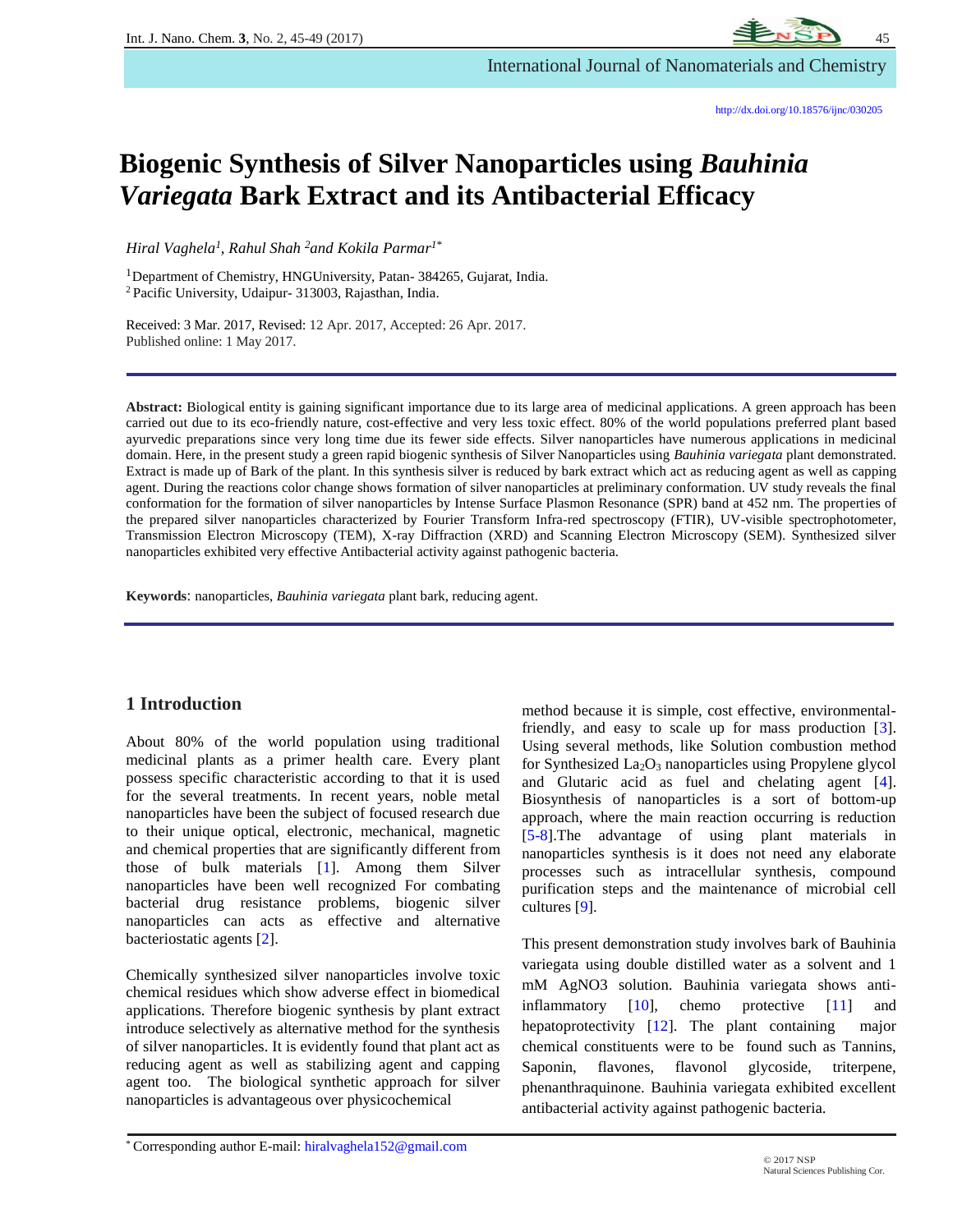## **2 Materials and Methods**

#### *2.1 Materials*

Healthy bark of Bauhinia variegata was collected from The botanical garden of Hemchandracharya North Gujarat University (HNGU), Patan, Gujarat. Silver nitrate (AgNO<sub>3</sub>) from Sigma-Aldrich. Bacterial culture purchased from MTCC Chandigarh.

## *2.2 Preparation of plant bark extract*

Fresh bark of the plant sterilized with flowing water followed by double distilled water several times. Sample is kept for drying to remove water then cut into small pieces. Then 10gm of bark material (small pieces) was boiled with 100ml double distilled water at  $60-70$ °C for 20-30 min and cooled. Obtained extract was filtered by Whatman filter paper No.1 and stored at 4°C in freeze for further use for the synthesis.

## *2.3 Biogenic synthesis of Silver Nanoparticles*

Take 10ml of plant bark extract and add 40 ml 1mM AgNO<sup>3</sup> solution, put this mixture on magnetic stir with hot plate at  $60^{\circ}$ C with constant stirring for 30min. At the starting point of the reaction we could observe the color brownish to dark brownish at different time intervals and the finally to blackish brown color (after 3 hours). **(Figure 1.)**. Color change reveals preliminary conformation of formation of silver nanoparticles. Reduction of Ag+ to Agwas due to biomolecules present in plant which act as a reducing agent as well as capping agent. Finally, the confirm formation of silver nanoparticles was characterized by UV-visible spectral analysis and it showed peak at 452nm which conform the presence of silver nanoparticles.



Figure. 1: (a) Plant extracts without AgNO<sub>3</sub> (b) plant  $extract + 1mM AgNO<sub>3</sub> solution$ 

After color change, centrifugation was used to isolate silver nanoparticles from the reaction mixture. The mixture was centrifuged at 6000 rpm for 10-15 min. Pellets observed at

## *2.4 Characterization*

UV-visible spectra analysis (Shimadzu dual beam UV 1800) was performed at room temperature using wavelength of 800-200nm. FTIR analysis performed using Shimadzu (Range 400-4000cm-1) for the identification of the functional group present on surface of the silver nanoparticles. X-ray Diffraction (XRD) measurement was carried out using X-ray Diffractometer instrument. The average nanoparticles size calculated through the Debye Scherer's equation. SEM (Hitachi S-4500) analysis reveals morphology and average size of the silver nanoparticles. TEM analysis explains the size of the silver nanoparticles. The antibacterial activity of obtained silver nanoparticles was performed against *Bacillus subtilis (*MTCC 441)*, Escherichia coli* (MTCC 1687)*, Pseudomonas aeruginosa*  (MTCC 1681) *and Stayphylococcus aureus* (MTCC 737)using Agar Well Diffusion method and Paper Strip method then zone of inhibition was measured successfully against all pathogenic bacteria.

## **3 Results and Discussion**

## *3.1 UV-visible spectrophotometer*

During experiment, Sample was subjected to UV-visible spectra for the spectrometric analysis to confirm the formation or presence of the silver nanoparticles. As like gold nanoparticles silver nanoparticles also known to exhibit a Plasmon absorption band in the visible region. Color change arises due to excitation of Surface Plasmon Resonance (SPR) of silver nanoparticles. The appearance of the blackish brown color was due to the excitation of the SPR, typical of AgNPs having λmax values in the visible range of 400-500 nm [13, 14]. SPR was observed at 452nm **(Figure 2.)** after completion of the reaction (blackish brown colored reaction mixture) which supports that plant extract posses strong reducing properties.



**Figure. 2:** UV-visible spectra of silver nanoparticles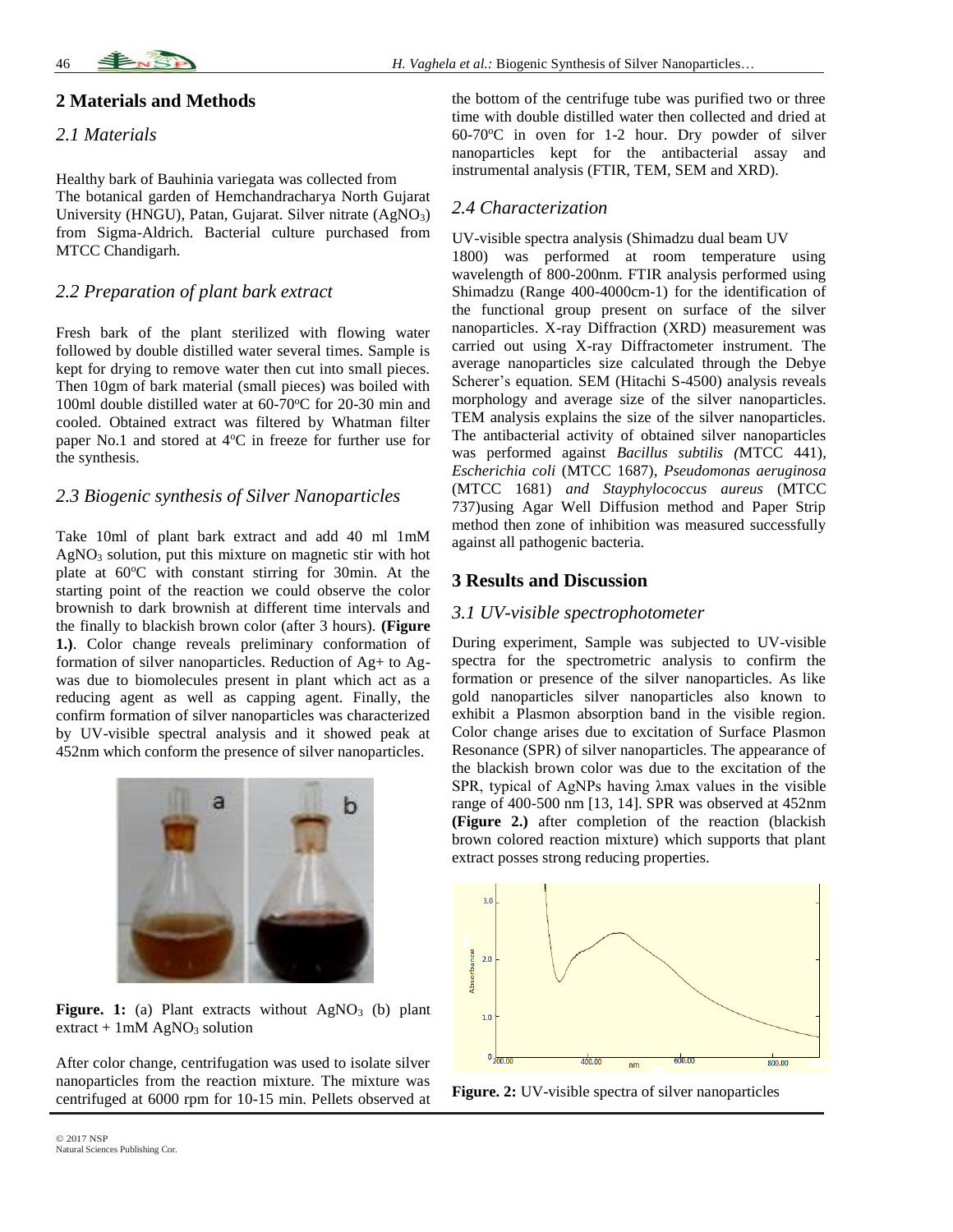## *3.2 FTIR analysis - Fourier transforms infrared spectroscopy analysis*

FT-IR analyses were performed using Shimadzu (Range 400-4000cm-1). FTIR measurements are carried out for the identification of biomolecules present on the surface of the synthesized silver nanoparticles **(Figure 3.)**. For the removal of free bio residues (free proteins, peptides etc.) or compound which is not capping agent of the nanoparticles, residual solution was centrifuged at 6,000 rpm for 15 min with sterile distilled water. Deposited pellets were isolated from bottom then dried it and finally analysed by FTIR spectroscopy. FTIR spectrum of AgNPs showed peak at 1022.27- 1480.11 cm-1 , 501.49 and 2372.41 represents corresponding amine (-NH-), Ag  $^+$  metal and hydroxyl group respectively.



**Figure. 3:** FTIR of biologically synthesized silver nanoparticles

### *3.3 XRD – X-Ray Diffractometer*

This measurement reveals the crystalline nature of silver nanoparticles. (**Figure 4)** Illustrate the XRD pattern of synthesized silver nanoparticles. The XRD spectra clearly indicate that the structure of the biologically synthesized silver nanoparticles are pure crystalline in nature. Spectra showed 3 peaks at 2θ values of 15.87, 28.16 and 39.68 correspond to the lattice plane are (101), (222) and (400) which indicate face centered cubic (FCC) silver nanoparticles. Other small peaks obtained due to crystallization of biomolecules present in bark extract of *Bauhinia variegata* which is much weaker than Ag indicate silver as a core material in conjunct. The average particle size calculated by Debye Scherrer formula (D = 0.94*k* / *β*  cosθ, where, D= average crystalline size, *k*= X-ray wavelength,  $\beta$ = full width at half maximum and  $\theta$ = diffraction angle) which shows the average size of the synthesized silver nanoparticles is 36 nm.



**Figure. 4:** XRD of biogenic silver nanoparticles

## *3.4 SEM - Scanning Electron Microscopy*

The measurement by SEM (Hitachi S-4500 SEM) provides morphological features and average particle size details of the biogenic silver nanoparticles. SEM data revealed that the synthesized silver nanoparticles are spherical in shape and poly dispersed in solution. **(Figure 5.)**.



**Figure. 5:** SEM image of biogenic silver nanoparticles

#### *3.5 TEM – Transmission Electron microscopy*

A sample for Tem analysis prepared by putting drop of the reaction mixture on copper grid and solvent was allowed to evaporate. TEM analysis showed silver Nano-particles contain irregular spherical shape with 50 nm size (**Figure 6.).**



**Figure. 6:** TEM image of biogenic silver nanoparticles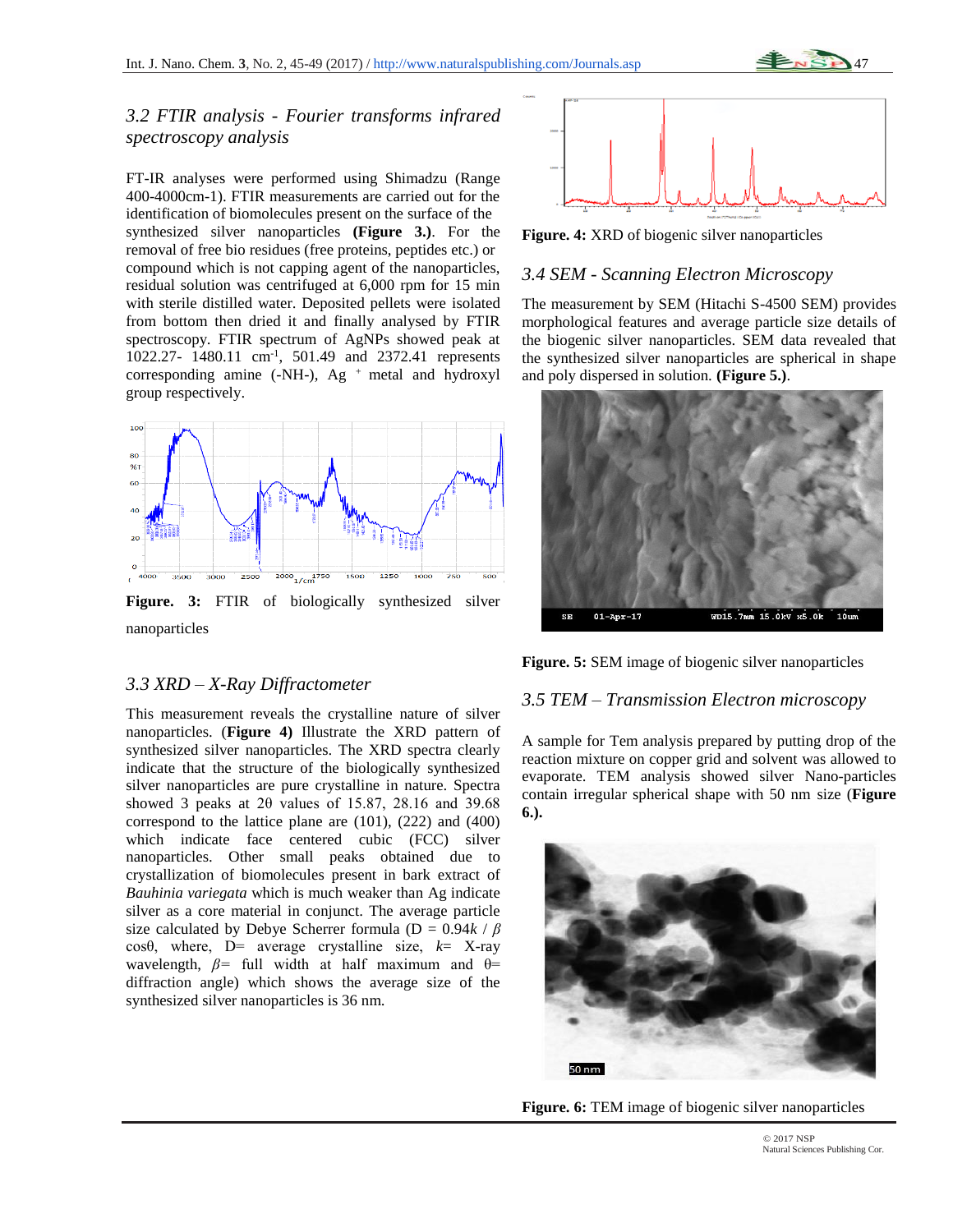

#### *3.6 Antibacterial assay*

The antibacterial screening of the synthesized silver nanoparticles performed by both agar well diffusion method and paper strip method against *Bacillus subtilis (*MTCC 441)*, Escherichia coli* (MTCC 1687)*, Pseudomonas aeruginosa* (MTCC 1681) *and Stayphylococcus aureus* (MTCC 737). Same process biologically synthesized silver nanoparticles using *Bauhinia variegata* can be used as environment-friendly with low cost and excellent antibacterial activity.

|                    |                           |                 |                 | Average zone of |
|--------------------|---------------------------|-----------------|-----------------|-----------------|
| <b>Bacteria</b>    | <b>Zone of Inhibition</b> |                 |                 | inhibition      |
|                    |                           | 2               | 3               |                 |
| <b>B.</b> subtilis | $21 \text{ mm}$           | $22 \text{ mm}$ | $22 \text{ mm}$ | $22 \text{ mm}$ |
| E. coli            | $12 \text{ mm}$           | $10 \text{ mm}$ | $12 \text{ mm}$ | $12 \text{ mm}$ |
| P. aeruginosa      | 16 mm                     | 14 mm           | $16 \text{ mm}$ | $16 \text{ mm}$ |
| S. aureus          | $8 \text{ mm}$            | $8 \text{ mm}$  | $7 \text{ mm}$  | $8 \text{ mm}$  |

**Table 1.** Antibacterial activity of biogenic silver nanoparticles

applied for plant extract for comparison. Fresh overnight culture of each strain swabbed uniformly by cotton on plates containing sterile Luria Bertani agar and 4 wells (diameter size- 6 mm) were prepared using cup borer. 50 μL of sample nanoparticles pour into each well and commercial disc of gentamicin was used as positive control. Incubated it for  $24$  hr at  $37^{\circ}$ C, after that around the well diameter of inhibition zone was observed in millimeter **(Figure 7) (Table 1)**. Inhibition zone of bacterial growth is due to inhibitory compounds from the tested sample. We concluded that agar well diffusion method exhibited good antibacterial activity in which *Bacillus subtilis* showed excellent zone of inhibition and *Stayphylococcus aureus* showed weak results compare to all bacteria. Plant extract didn't give any results. Experiments with each strain performed three times for good results.

### **4 Conclusion**

The biogenic synthesis of silver nanoparticles performed using bark material of the *Bauhinia variegata* plant without involving any toxic chemicals. In this reduction reaction metal ions were reduced  $(Ag<sup>+</sup> to Ag<sup>o</sup>)$  very rapidly and reaction was finally completed within 3hours to produce silver nanoparticles. Different plants will take different time to complete the reaction due to different properties they have. The characterization of synthesized silver nanoparticles elucidated by microscopic and spectroscopic techniques which includes SEM, FTIR, TEM, XRD and UV-visible confirms the formation of silver nanoparticles. Synthesized silver nanoparticles showed high stability even after six months at ordinary room temperature. They exhibited an excellent antibacterial activity against mentioned all pathogenic bacteria. So it can concluded that

## **Acknowledgement**

The financial support provided by Rajiv Gandhi National Fellowship (UGC-RGNF). For antibacterial assay thankful to the Department of Microbiology, HNGU, PATAN**.**



Figure. 7: Antibacterial activity of synthesized silver nanoparticles(a) *Bacillus subtilis* (b) *Escherichia coli* (c) *Pseudomonas aeruginosa* (d) *Stayphylococcus aureus* and S4=plant extract and PA=biogenic silver nanoparticles